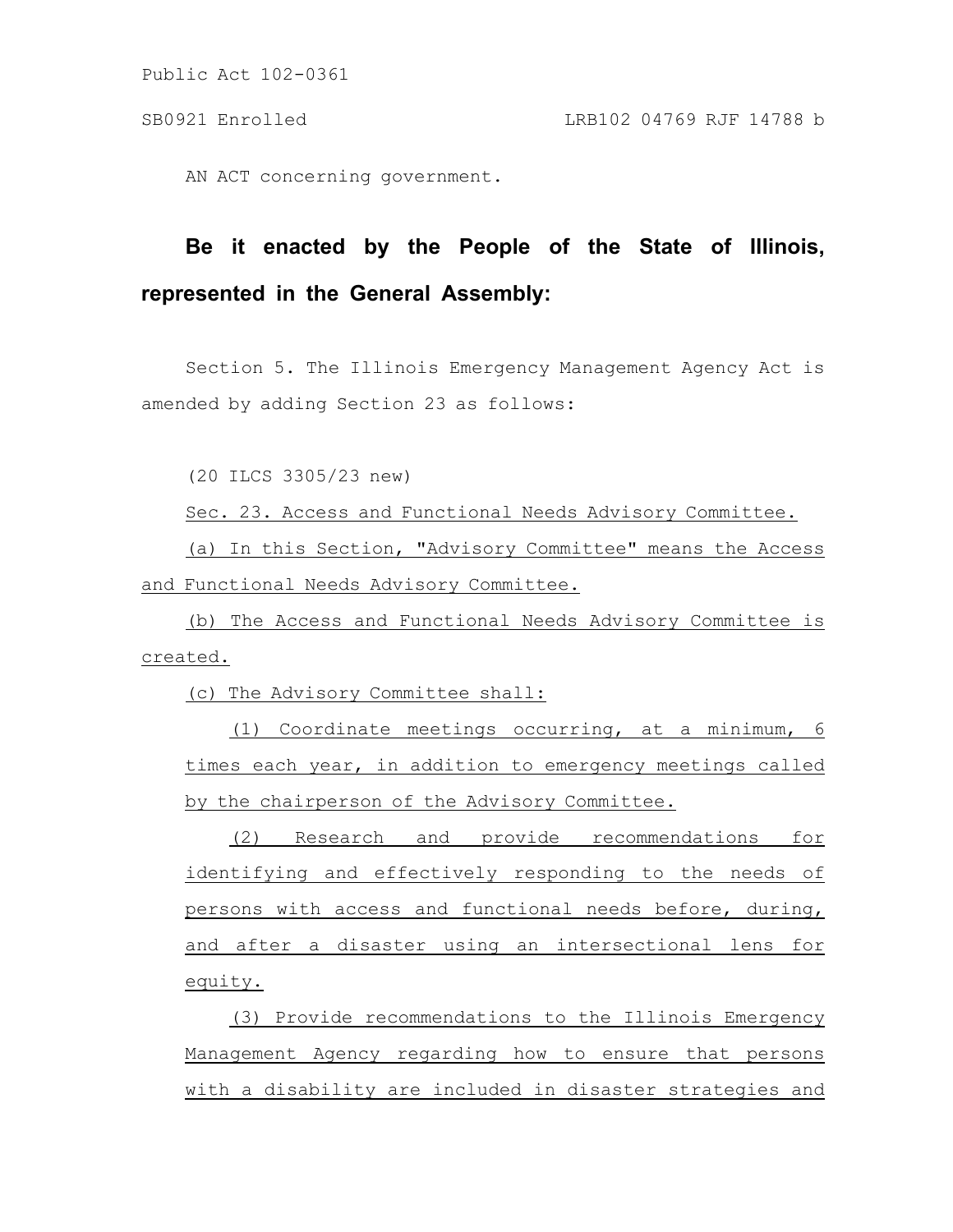emergency management plans, including updates and implementation of disaster strategies and emergency management plans.

(4) Review and provide recommendations for the Illinois Emergency Management Agency, and all relevant State agencies that are involved in drafting and implementing the Illinois Emergency Operation Plan, to integrate access and functional needs into State and local emergency plans.

(d) The Advisory Committee shall be composed of the Director of the Illinois Emergency Management Agency or his or her designee, the Attorney General or his or her designee, the Secretary of Human Services or his or her designee, the Director on Aging or his or her designee, and the Director of Public Health or his or her designee, together with the following members appointed by the Governor on or before January 1, 2022:

(1) Two members, either from a municipal or county-level emergency agency or a local emergency management coordinator.

(2) Nine members from the community of persons with a disability who represent persons with different types of disabilities, including, but not limited to, individuals with mobility and physical disabilities, hearing and visual disabilities, deafness or who are hard of hearing, blindness or who have low vision, mental health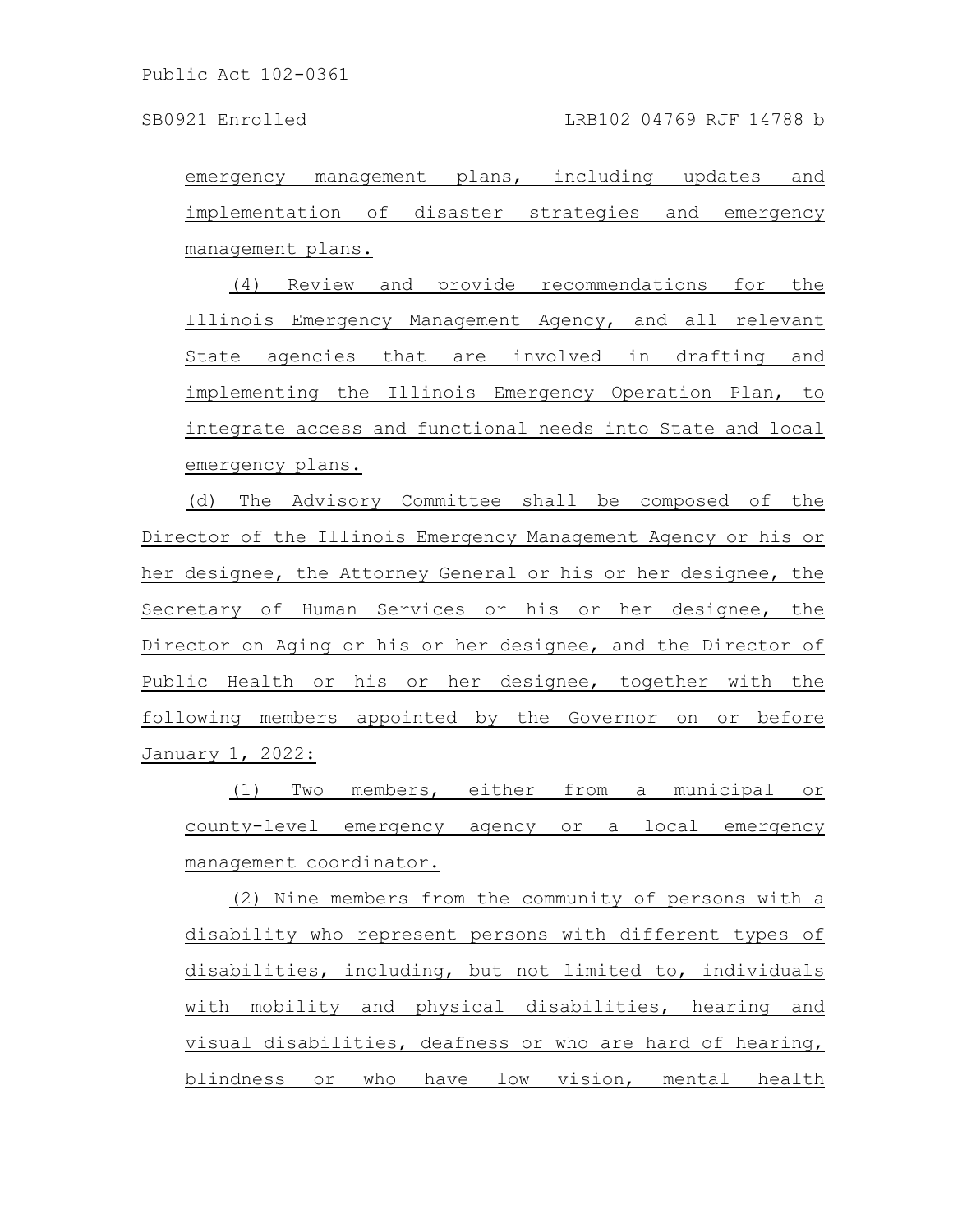Public Act 102-0361

SB0921 Enrolled LRB102 04769 RJF 14788 b

disabilities, and intellectual or developmental disabilities. Members appointed under this paragraph shall reflect a diversity of age, gender, race, and ethnic background.

(3) Four members who represent first responders from different geographical regions around the State.

(e) Of those members appointed by the Governor, the initial appointments of 6 members shall be for terms of 2 years and the initial appointments of 5 members shall be for terms of 4 years. Thereafter, members shall be appointed for terms of 4 years. A member shall serve until his or her successor is appointed and qualified. If a vacancy occurs in the Advisory Committee membership, the vacancy shall be filled in the same manner as the original appointment for the remainder of the unexpired term.

(f) After all the members are appointed, and annually thereafter, they shall elect a chairperson from among the members appointed under paragraph (2) of subsection (d).

(g) The initial meeting of the Advisory Committee shall be convened by the Director of the Illinois Emergency Management Agency no later than February 1, 2022.

(h) Advisory Committee members shall serve without compensation.

(i) The Illinois Emergency Management Agency shall provide administrative support to the Advisory Committee.

(j) The Advisory Committee shall prepare and deliver a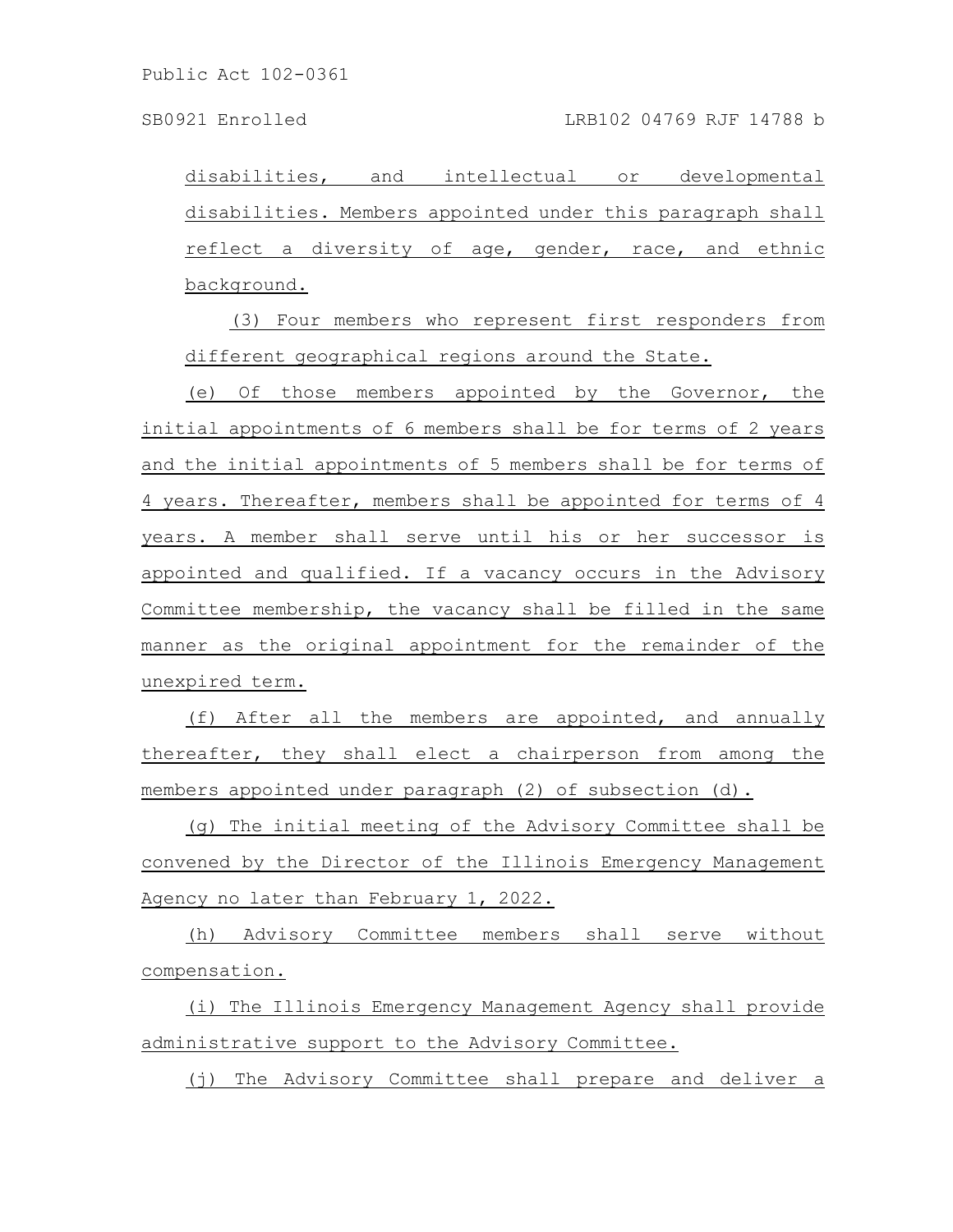report to the General Assembly, the Governor's Office, and the Illinois Emergency Management Agency by July 1, 2022, and annually thereafter. The report shall include the following:

(1) Identification of core emergency management services that need to be updated or changed to ensure the needs of persons with a disability are met, and shall include disaster strategies in State and local emergency plans.

(2) Any proposed changes in State policies, laws, rules, or regulations necessary to fulfill the purposes of this Act.

(3) Recommendations on improving the accessibility and effectiveness of disaster and emergency communication.

(4) Recommendations on comprehensive training for first responders and other frontline workers when working with persons with a disability during emergency situations or disasters, as defined in Section 4 of the Illinois Emergency Management Agency Act.

(5) Any additional recommendations regarding emergency management and persons with a disability that the Advisory Committee deems necessary.

(k) The annual report prepared and delivered under subsection (j) shall be annually considered by the Illinois Emergency Management Agency when developing new State and local emergency plans or updating existing State and local emergency plans.